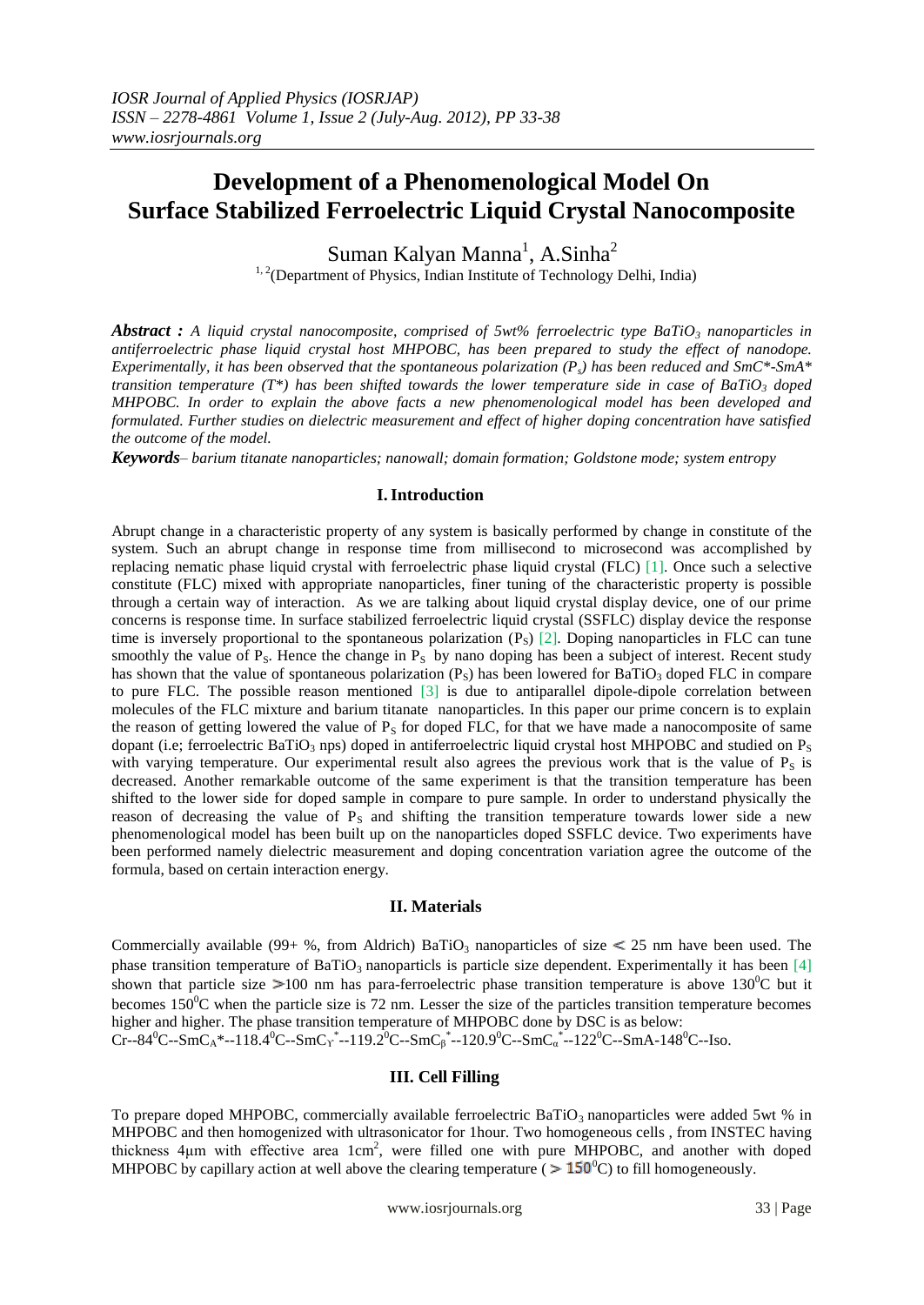# **IV. Instruments**

The dispersion was implemented by an ultrasonicator its operating frequency is 37 kHz. We used the heating stage (NISCO) rated as low, middle and high to provide the temperature well above the clearing temperature of liquid crystal at the time of cell filling. The phase sequence of MHPOBC was done by DSC. Polarizing microscope (OLYMPUS BX51) was used to make sure whether the sample was homogeneously filled or not. To determine the value of the spontaneous polarization, function generator (Tektronix AFG 3021) with varying voltage maximum of 10 volt p-p and frequency range up to 25 MHz was used. A programmable temperature controller (Instec STC200) was used to supply the scanning temperature ( T ) to liquid crystal cell attached to Instec LCH-S2 cell holder, was used to connect LC cell electrically instead of connecting wires directly. The cell holder was put in a Instec HCP302 hot and cold plate controlled by a programmable precision temperature controller graduated by  $0.1^{\circ}$ C can provide temperature ranging from  $-190^{\circ}$ C to 310<sup>°</sup>C. The electric signal from the output of cell holder was fed to an oscilloscope (Tektronix TPS 2024). To measure the frequency dependent dielectric constant of the pure as well as doped sample Agilent LCR meter (Agilent E4980A), with frequency ranging from 20Hz to 2 Mhz was used.

# **V. Experiments**

# **a) Study of Micrographs**

Micrograph on dispersed sample after ultrasonication has been shown below. It is very clear from fig.1 that there is no agglomeration. The long rod shape liquid crystal molecule and nanoparticles clusters are well separated. Two more micrographs in fig. 2 at room temperature (crystallography phase of LC), show that the cell fillings with pure sample and doped sample were done homogeneously.



Fig.1: Micrograph of BaTiO<sub>3</sub> dispersed MHPOBC sample. Large rod shape geometry and small spherical shape geometry correspond to MHPOBC and clustered BaTiO<sub>3</sub> respectively.



Fig.2: Micrographs of (a) pure (b) doped sample

#### **b**) **Study of**  $P_S$

Graphically  $P_s$  is plotted over the entire temperature range for pure and doped sample. We can see in fig.3 that the value of  $P_S$  for pure sample is 49.1 nc/cm<sup>2</sup> whereas for doped sample it is 20.8 nc/cm<sup>2</sup>. Fig.3 [a, b] further shows that  $SmC^*$ - SmA\* transition temperature  $(T^*)$  has been shifted towards the lower side for doped sample.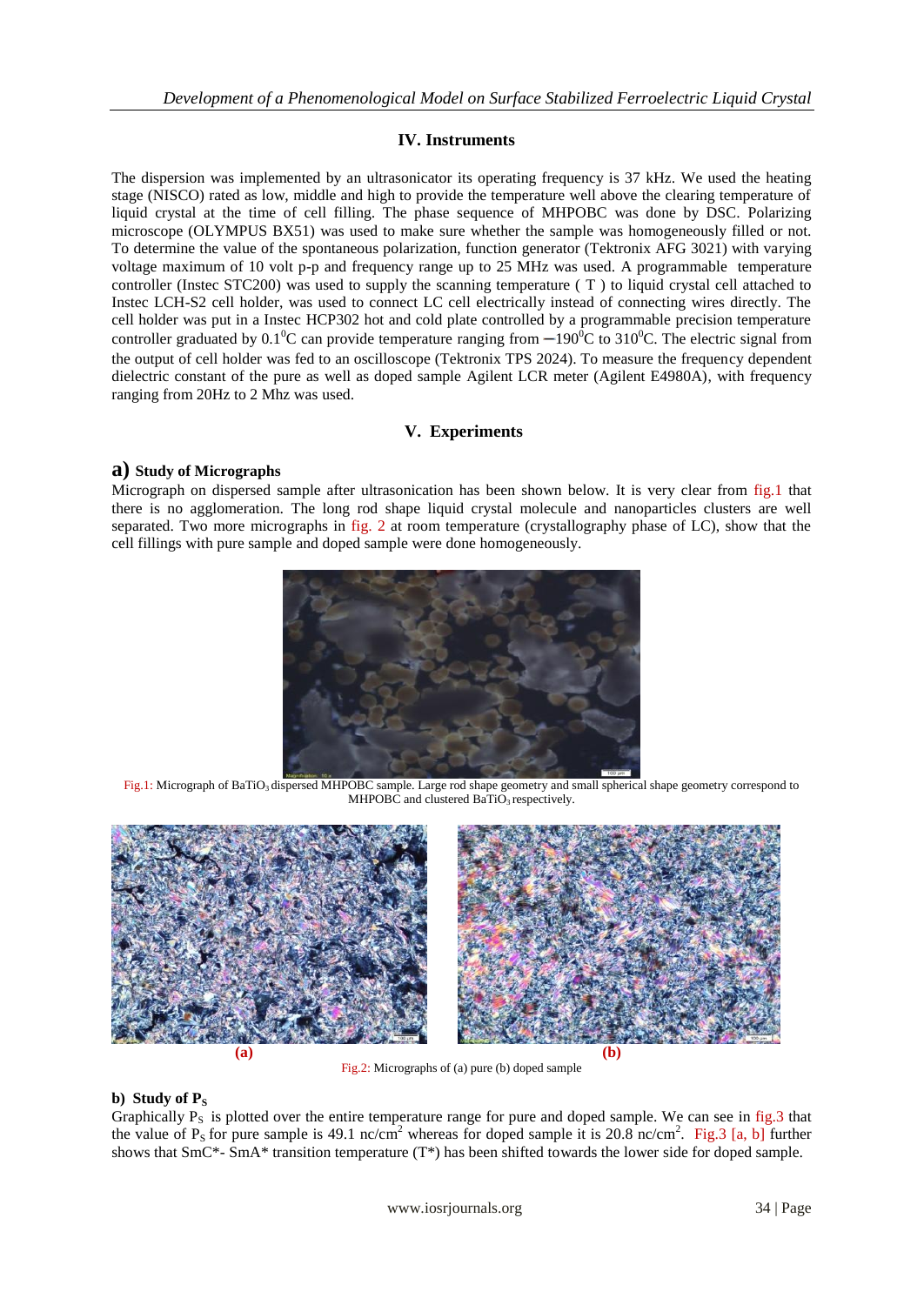

Fig.3: Shows spontaneous polarization vs. temperature obtained (a) for pure MHPOBC and (b) for BaTiO<sub>3</sub> doped MHPOBC. For pure sample the transition temperature is projected on  $134^{\circ}C$  ( $=T^*$ ) whereas, for Doped Sample this transition temperature is  $(T^*=) 128^{\circ}$  C. In this occasion, a phenomenological model has been built up and further formulated on the light of Landau free energy expansion for better understanding and to explain the reason of shifting the transition temperature and lowering the value of spontaneous polarization.

# **VI. Phenomenological Model**

# **a) Assumptions:**

- i) The bookshelf structure is the building block of the SSFLC cell, where in each shelf (or Smectic layer) the LC molecules switches its polarization states under an external ac field. In between two such Smectic layers there is a spacing where there is no agitation. In such a system when we dope some nanoparticles the possibility of staying the nanoparticles can be assumed high in between the two Smectic layers.
- ii) In the spacing, each nanoparticle will experience short range forces from the surrounding nanoparticles followed by the constraint of high dynamics (governed by continuous director fluctuation from  $+\theta$  to  $-\theta$ under an ac field) from both sides of spacing help to build a nano-wall, which can be treated as a thin ferroelectric layer.
- iii) The nanoparticles remain in ferroelectric phase within the scanning temperature range of liquid crystal. So, we can write landau free energy expansion for thin ferroelectric type nano-wall by assuming  $P_n$  as order parameter, which becomes zero when there is no external field and gets saturated to one when there is high electric field (**ES**).

#### **b) Model description**

Fig.4: Model diagram, shows the azimuth angle  $\varphi$  over a cone becomes random in direction

The above fig.4 shows a schematic diagram of the phenomenological model. The red vertical plane in between any two smectic layers is the nano wall. Long arrow showing the instantaneous state of external electric field where small narrow one in the red plane shows the local field due to domain formation in ferroelectric nanowall. Thick arrow (in red plane) is the direction of the resultant electric field along which the dipole of LC

molecule will try to align which leads LC molecule to have some other azimuthal angle  $\varphi$  than  $\varphi_0$  (corresponds to undoped ideal system). The randomization in  $\varphi$  basically reduce the spontaneous polarization of FLC. Unlike some other nematic phase liquid crystal nano-composite system, where insertion of nanoparticles helps LC matrix to be perfectly aligned due to dipole-dipole parallel interaction (results system order parameter increased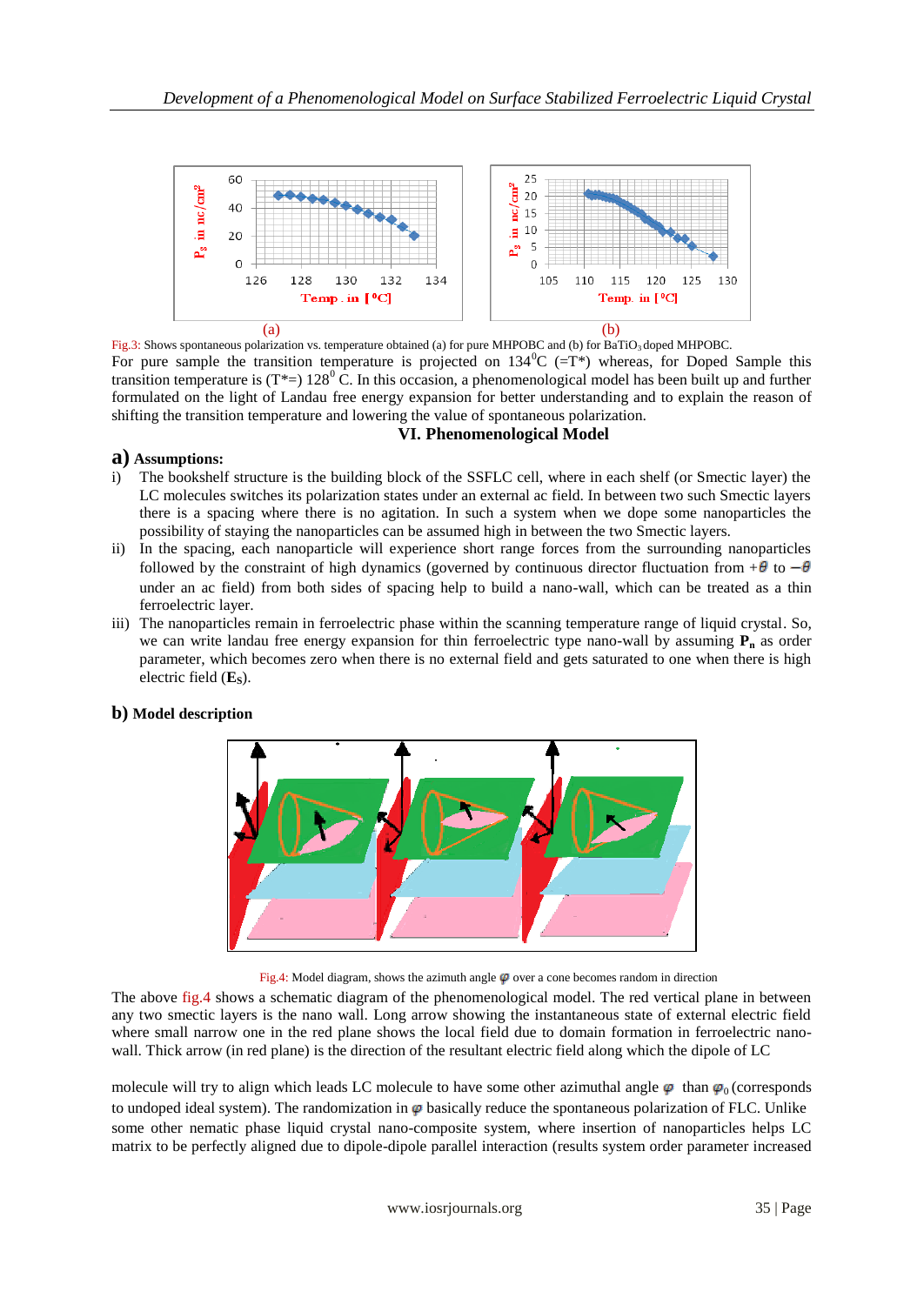hence the system entropy reduces), this system gets higher entropy which is manifested by randomization of the direction of  $\varphi$  i.e; the strength of Goldstone mode [5] is increased.

Another outcome of the same experiment shows that due to nanodoping there is a reduction in SmC\*-SmA\* transition temperature. Physically this is obvious, as the system entropy (**S**) is increased, system automatically elevates itself to higher temperature (T) so it will take less temperature (T\*) further to change its phase. Basically at phase transition point free energy (F=U-TS) becomes zero. For a particular system internal energy U is fixed so the product T.S should be equal to U at phase transition point. If for a particular system S arises, T should be less to make the product T.S equals to U.

#### **VII. Formulation**

The above model can be formulated using Landau free energy expansion [6]. For the pure system, order parameter can be taken as spontaneous polarization  $(P_s)$  which changes from maximum value in ferroelectric phase to zero in SmA\* phase upon changing the temperature.

$$
F_{P} = \frac{1}{2}(T^{*}-T)P_{S}^{2} + \frac{1}{3}BP_{S}^{3} - P_{S}E
$$
 (1)

Where,  $F<sub>P</sub>$  is the free energy available to the system as output. Third term is the interaction energy in presence of external electric field. We will be taking this interaction energy as negative as it is treated as input to the LC system. By nano doping we are basically giving some disturbance to the pure LC system. This disturbance should be taken also as negative quantity as we are giving it from externally as an input to the pure system. So in the presence of such a disturbance the total free energy of the composite system is:

$$
F_{\rm P} = \frac{1}{2} (T^* - T) P_{\rm S}^2 + \frac{1}{3} B P_{\rm S}^3 - P_{\rm S} E
$$
 – interaction energy [F<sub>D</sub>] . . . . (2)

Electric field dependence disturbance can be written as

$$
f_D = \frac{1}{2} (E_S - E) P_N^2 + \frac{1}{3} B' P_N^3
$$
 (3)

where E is the varying electric field and  $E<sub>S</sub>$  (turning point) is the saturated electric field where all ferroelectric domains become perfectly aligned to applied field [i.e; order parameter becomes 1].  $\mathbf{P}_N$  is the spontaneous polarization and, can be taken as the order parameter of nano-wall. As the disturbance is mediated by  $\varphi$  to the LC system, we can write the interaction energy due to NPs insertion as

$$
F_D = f_D. \; \varphi_a
$$

Where  $\varphi_a$  is the average of  $\varphi$ . The total energy can be written as:

$$
F = \frac{1}{2} (T^* - T) P_s^2 + \frac{1}{3} B P_s^3 - P_s E - \left[ \frac{1}{2} (E_s - E) P_N^2 + \frac{1}{3} B' P_N^3 \right] \phi_a
$$

Putting  $P_s = \gamma E$  in the above equation

$$
F = \frac{1}{2} (T^* - T) P_s^2 + \frac{1}{3} B P_s^3 - P_s E - \left[ \frac{1}{2} (E_s - \frac{P_s}{\chi}) P_N^2 + \frac{1}{3} B' P_N^3 \right] \cdot \varphi_a
$$
  
Or, 
$$
F = \frac{1}{2} (T^* - T) P_s^2 + \frac{1}{3} B P_s^3 - P_s E - \frac{1}{2} E_s P_N^2 \varphi_a + \frac{1}{2} \frac{P_s}{\chi} P_N^2 \varphi_a - \frac{1}{3} B' P_N^3 \varphi_a
$$

In equilibrium, the function  $F(T, P_s, P_N)$  must have a minimum value, therefore at any Temperature  $dF/dP_N = 0$  and,  $d^2F/dP_N^2$ 

So, 
$$
dF/dP_N = -E_S + \frac{P_S}{\chi} - B'P_N = 0
$$
  
Or, 
$$
P_N = \frac{1}{B'}(\frac{P_S}{\chi} - E_S)
$$
 ... (6)

Putting the above value of  $P_N$  in eqn.5 and arranging the co-efficients of  $P_S$ ,  $P_S^2$ ,  $P_S^3$ .

$$
F = -\frac{E_s^3 \varphi_a}{6B^2} + (\frac{\varphi_a E_s^2}{2\chi B^2} - E)P_s + \frac{1}{2}(T^* - \frac{E_s \varphi_a}{B^2 \chi^2} - T)P_s^2 + \frac{1}{3}(B + \frac{\varphi_a}{2\chi^3 B^2})P_s^3
$$
\n(7)

Eqn.7, shows that the transition temperature T<sup>\*</sup> now reduced by the factor  $E_s \varphi_a$  where  $\varphi_a$  is only variable  ${\bf B'}^2 \chi^2$ 

quantity which has further dependency on

- 1) applied electric field
- 2) doping concentration

**. . . (4)**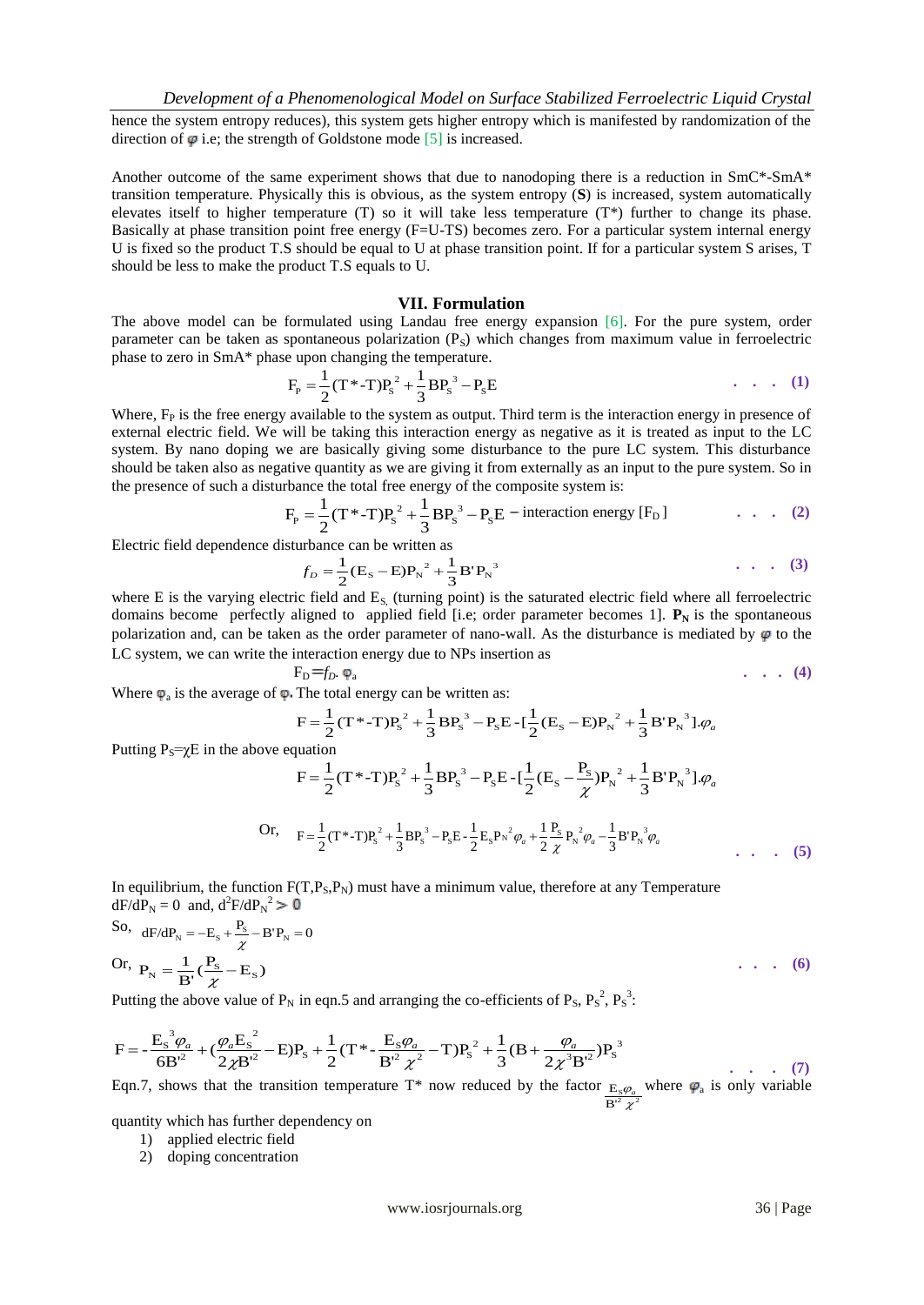It seems to be quite reasonable that by increasing the field strength the doped system moves toward the pure one [as the domains in ferroelectric nanowall will be trying to align more along the external field results distribution in  $\varphi$ <sub>a</sub> becomes narrower i.e; entropy reduces] hence transition temperature gets higher value. Another control on transition temperature is doping concentration. Increasing the doping concentration basically allows the system to move away from the pure system, resulting lower transition temperature as system entropy increases. If we want to verify eqn.7 with respect to system stability, we take first derivative of eqn.7

$$
\frac{dF}{dP_s} = (\frac{\varphi_a E_s^2}{2\chi B^2} - E) + ((T^* - \frac{E_s \varphi_a}{B^2 \chi^2}) - T)P_s + (B + \frac{1}{2} \frac{\varphi_a}{\chi^3 B^2})P_s^2 = 0
$$
  
Or, 
$$
\frac{dF}{dP_s}\Big|_{E=0} = \frac{\varphi_a E_s^2}{2\chi B^2} = 0
$$

When E=0 it seems that system does not obeying stability condition as in left hand side only the remaining quantity  $\varphi_a E_s^2$  does not vanish (rests all are zero as P<sub>S</sub>=0 when E=0). But, if we argue the situation when there  $\frac{\varphi_a \mathbf{L}_\mathbf{S}}{2 \chi \mathbf{B}^2}$ 

is no external electric field (E=0) the ferroelectric domains in the nanowall will become completely disordered, which prevails randomness to the  $\varphi$ <sub>a</sub>, upon average gives zero.

#### **VIII. Experimental Verification**

#### **1) Dielectric measurement**

Dielectric measurement was performed on both for pure sample as well as doped sample. The imaginary part of dielectric constant which represents the amount of energy absorbed by any process to be happened inside the system is shown on a fixed range of frequency scale with increasing DC bias voltage. Fig.5a shows that the Goldstone mode for pure sample diminished by 4 volts DC bias, whereas fig.5b shows that the Goldstone mode has been diminished at higher DC bias voltage (7 volts).